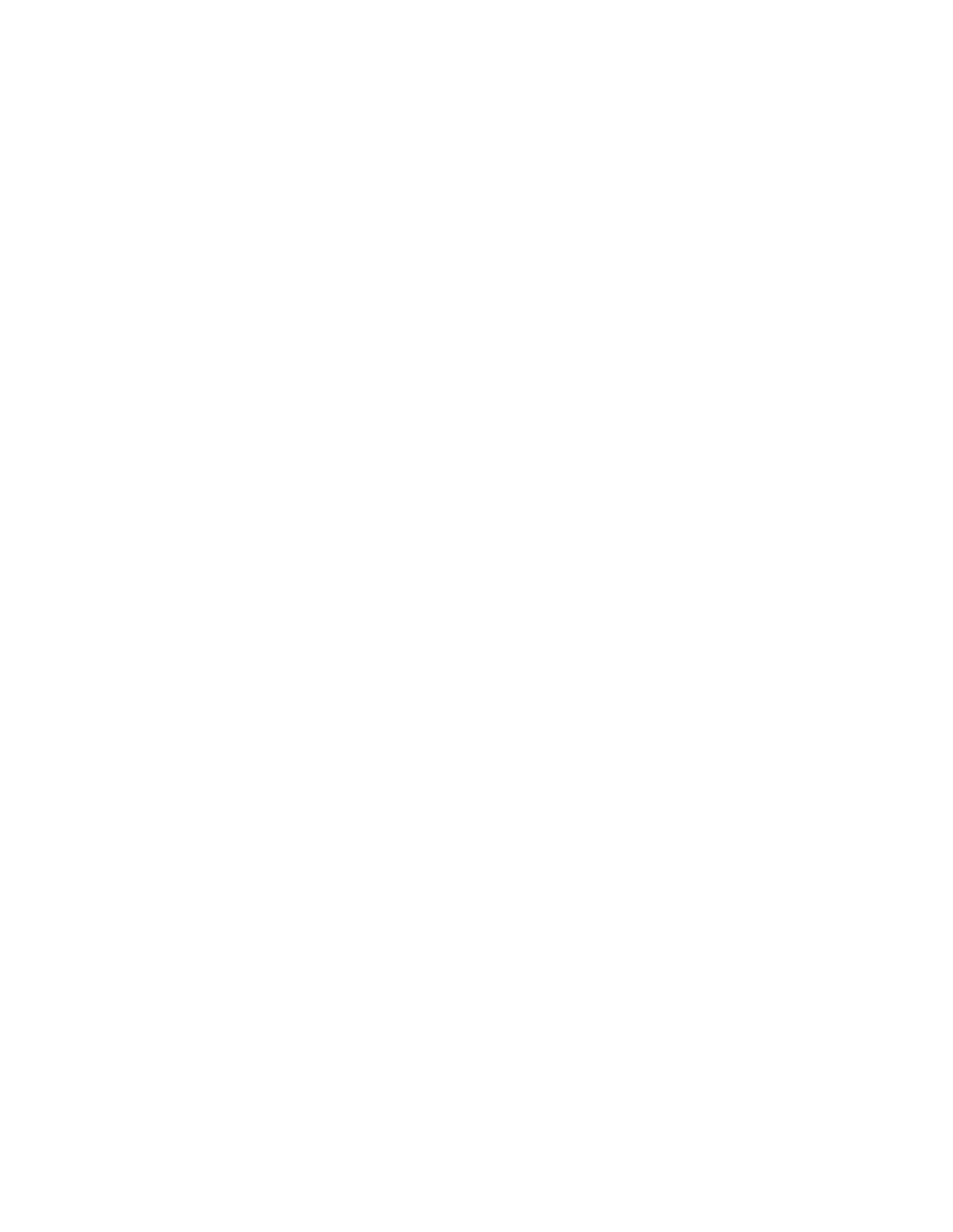| Page | <b>Contents</b>                                                           |
|------|---------------------------------------------------------------------------|
| 1    | Foreword                                                                  |
| 1    | Purpose of the Guidelines                                                 |
| 1    | The Goal of Sex Education                                                 |
| 2    | Guidelines for Sexual Health Information and<br><b>Disease Prevention</b> |
| 3    | Common Characteristics of Effective Sex Education<br>Programs             |
| 4    | Glossary                                                                  |
| 5    | <b>Contact Information</b>                                                |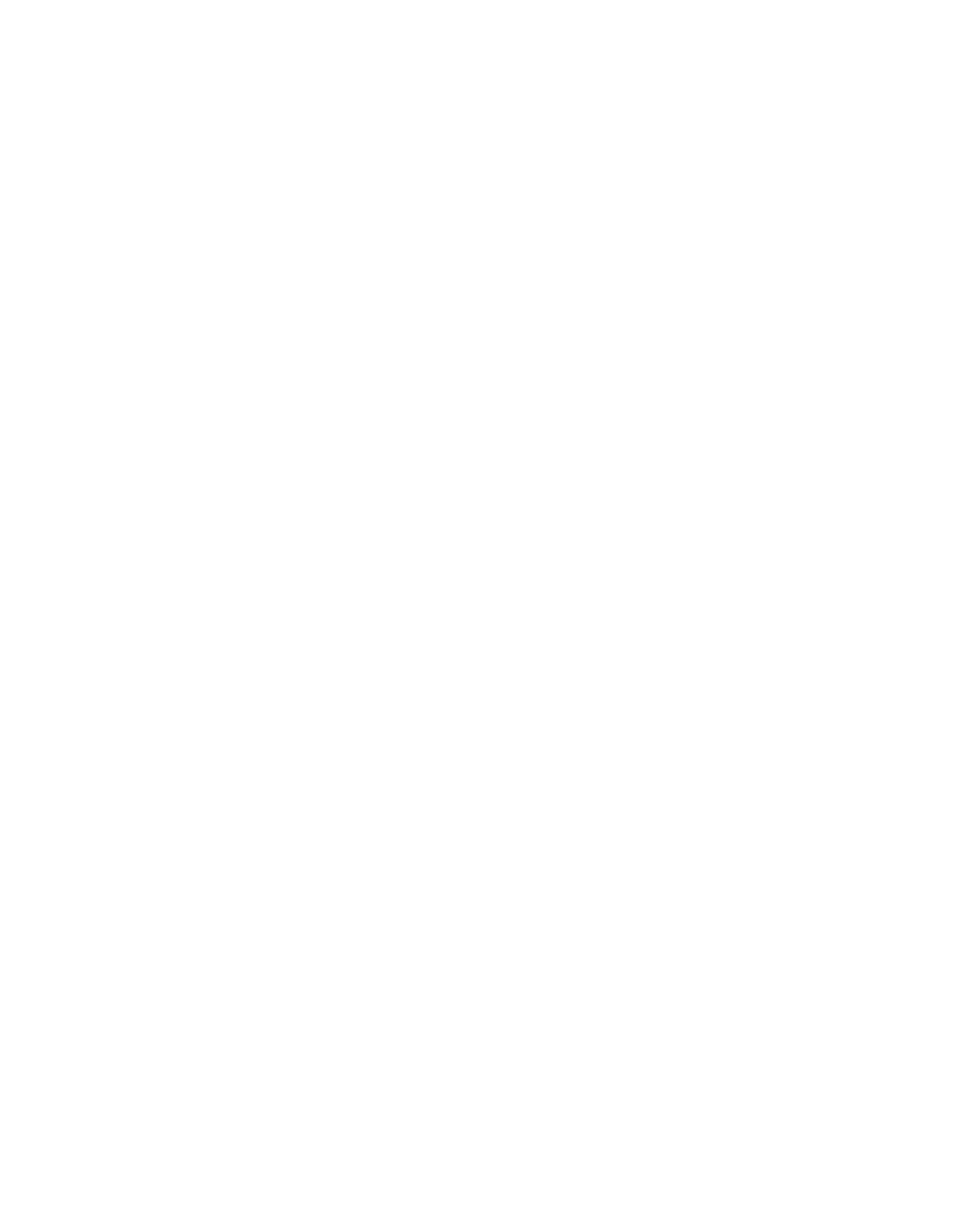#### **FOREWORD:**

The Washington State Department of Health (DOH) and the Office of Superintendent of Public Instruction (OSPI), jointly established The Guidelines for Sexual Health Information and Disease Prevention. The voluntary guidelines were developed in response to a bipartisan request from 41 state legislators.

These guidelines provide a framework for medically and scientifically accurate sex education for Washington youth. DOH and OSPI strongly encourage all school districts, community-based organizations, juvenile detention centers, and tribal health programs vested in adolescent health to participate in the distribution of the guidelines. The guidelines are available for public view at the following Web site: http://www.k12.wa.us/CurriculumInstruct/healthfitness/

## **PURPOSE OF THE GUIDELINES:**

- 1) To describe effective sex education and its outcomes;
- 2) To provide a tool for educators, policy-makers and others to evaluate existing or new programs, curricula or policies;
- 3) To enhance and strengthen sex education programs;
- 4) To educate schools and school districts, community organizations, communities of faith, the public, the media, policymakers and others involved in educating youth.

### **THE GOAL OF SEX EDUCATION:**

Achieving healthy sexuality is a developmental process from birth to senior adulthood; so is learning about sexuality. In the early years, the foundation for mature adult sexuality is laid with such building blocks as healthy self-esteem, positive body image, good selfcare, effective communications, respect for others, caring for family and friends, and a responsibility to community. As an individual matures, other essential elements are added such as understanding body changes, sexual intimacy and commitment; knowing and using health enhancing measures, such as health exams, abstinence and protection; and recognizing the joys and responsibilities of parenting.

Washington State's HIV/AIDS education (RCW 28A.230.070) and Bully and Harassment Policy (WAC 392-190-056) requirements are supported by the objectives of sex education. The goal of sex education is **safe and healthy people**. These are individuals who:

- $\Box$  Express love and intimacy in appropriate ways.
- $\Box$  Avoid exploitative or manipulative relationships.
- Recognize their own values and show respect for people with different values.
- $\Box$  Take responsibility for and understand the consequences of their own behavior.
- $\Box$  Communicate effectively with family, friends and partners.
- $\Box$  Talk with a partner about sexual activity before it occurs, including sexual limits (their own and their partner's), contraceptive and condom use, and meaning in the relationship.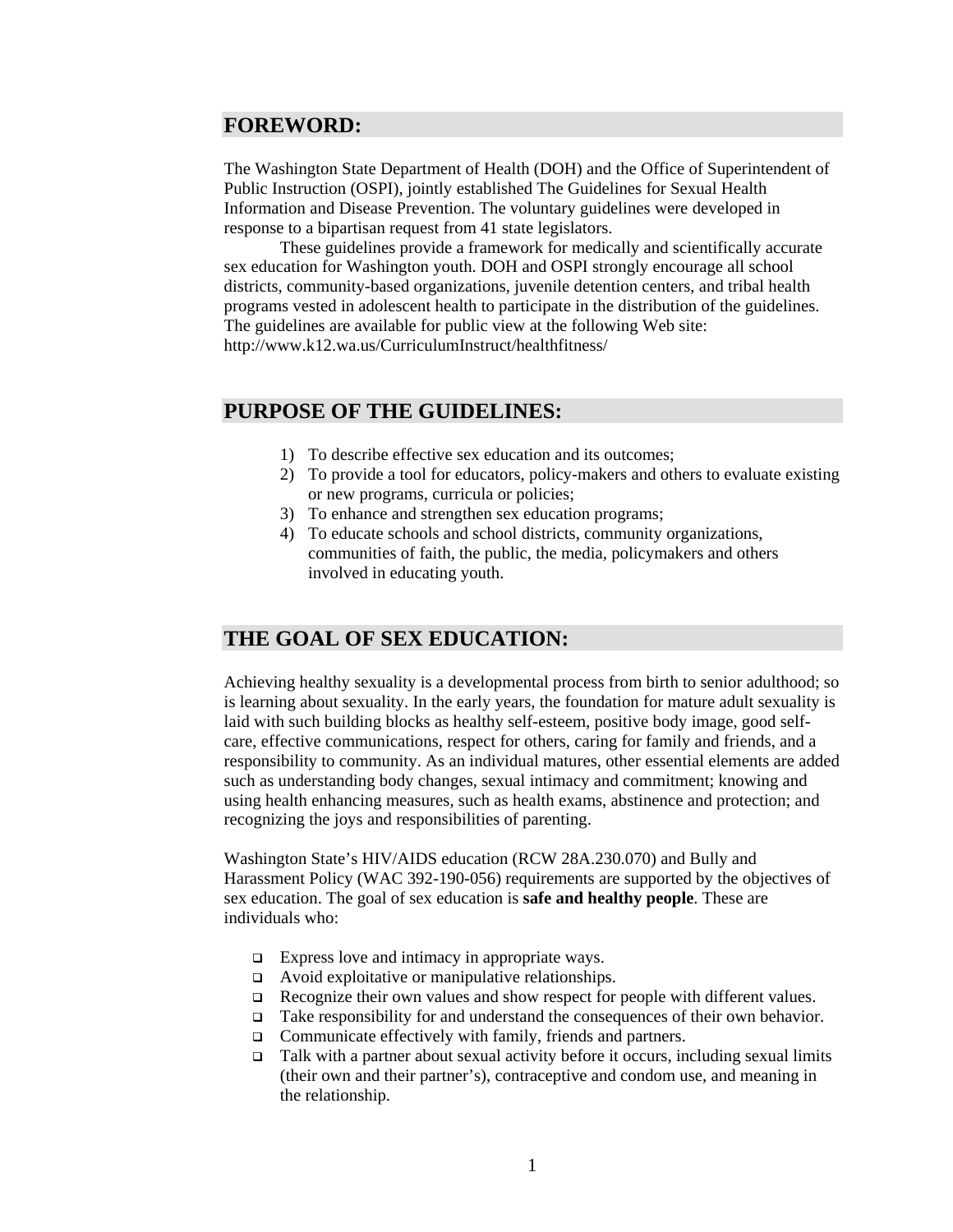- Plan effectively for reproductive health and disease prevention regardless of gender.
- $\Box$  Seek more information about their health as needed.

# **GUIDELINES FOR SEXUAL HEALTH INFORMATION AND DISEASE PREVENTION:**

Evidence suggests that sex education programs that provide information about both abstinence and contraception can delay the onset of sexual activity in teenagers, reduce their number of sexual partners and increase contraceptive use when they become sexually active. These programs:

- $\Box$  Are age and culturally appropriate.
- $\Box$  Use information and materials that are medically and scientifically accurate and objective.
- Encourage and improve communication, especially around growth and development, with parents/guardians and other trusted adults. (The quality of parent-child communications about sex and sexuality appears to be a strong determinant of adolescents' sexual behavior).
- $\Box$  Identify resources to address individual needs, for present and future concerns and questions.
- □ Enlighten young people to develop and apply health-promoting behaviors, including disease prevention and detection and accessing accurate health information that is age appropriate.
- $\Box$  Provide information about sexual anatomy and physiology and the stages, patterns, and responsibilities associated with growth and development.
- $\Box$  Stress that abstinence from sexual activity is the only certain way to avoid pregnancy and to reduce the risk of sexually transmitted diseases (STDs), including HIV.
- $\Box$  Acknowledge that people may choose to abstain from sexual activity at various points in their lives.
- $\Box$  Address the health needs of all youth who are sexually active, including how to access health services.
- □ Provide accurate information about STDs including how STDs are and are not transmitted and the effectiveness of all FDA approved methods of reducing the risk of contracting STDs.
- **Provide accurate information about the effectiveness and safety of all FDA**approved contraceptive methods in preventing pregnancy.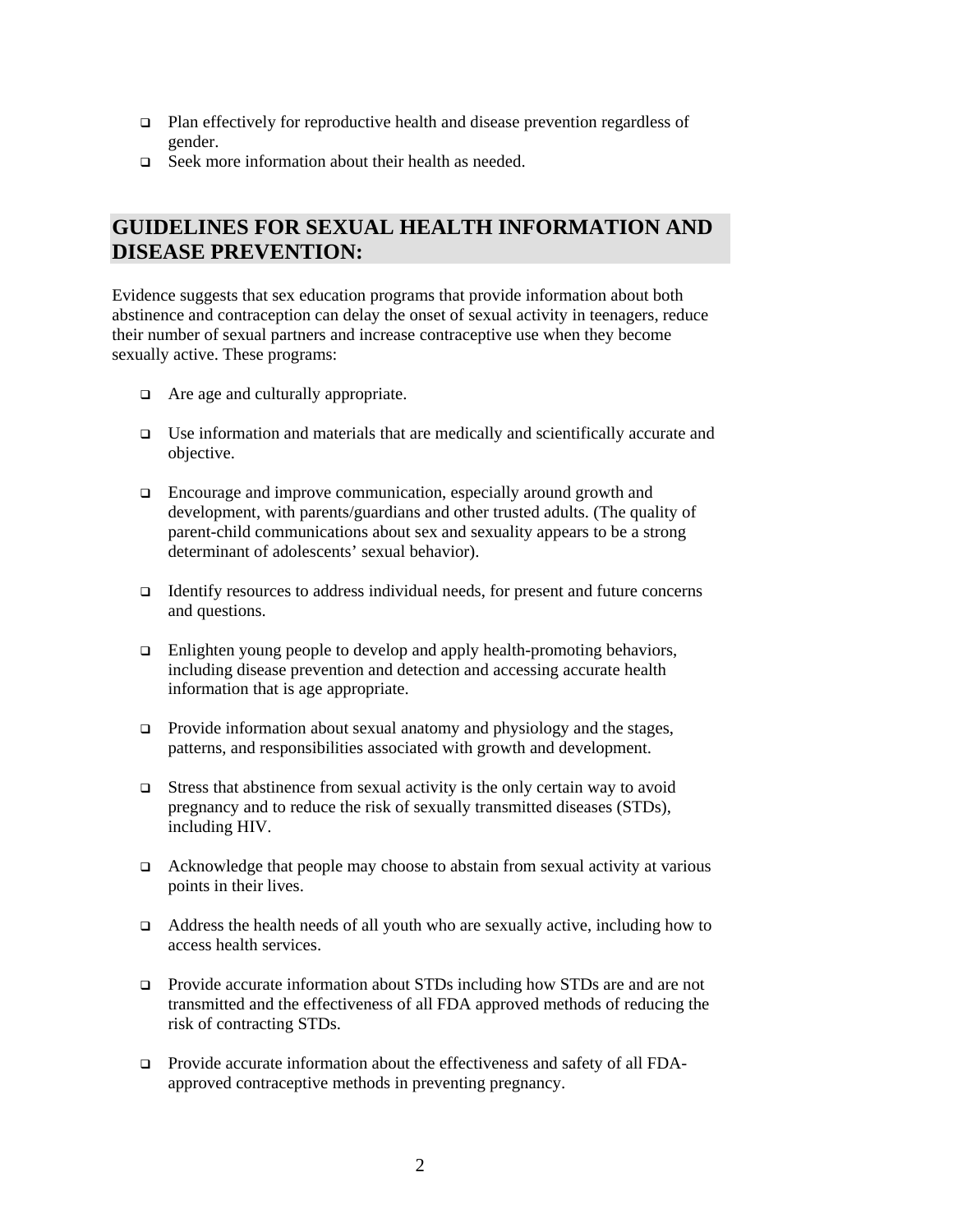- Provide information on local resources for testing and medical care for STDs and pregnancy.
- **Promote the development of intrapersonal and interpersonal skills including a** sense of dignity and self-worth and the communication, decision-making, assertiveness and refusal skills necessary to reduce health risks and choose healthy behaviors.
- $\Box$  Recognize and respect people with differing personal and family values.
- Encourage young people to develop and maintain healthy, respectful and meaningful relationships and avoid exploitative or manipulative relationships.
- Address the impact of media and peer messages on thoughts, feelings, cultural norms and behaviors related to sexuality as well as address social pressures related to sexual behaviors.
- Promote healthy self-esteem, positive body image, good self-care, respect for others, caring for family and friends and a responsibility to community.
- $\Box$  Teach youth that learning about their sexuality will be a lifelong process as their needs and circumstances change.
- $\Box$  Encourage community support and reinforcement of key messages by other adults and information sources.

# **COMMON CHARACTERISTICS OF EFFECTIVE SEX EDUCATION PROGRAMS:**

Dr. Douglas Kirby, a Senior Research Scientist at Education, Training, Research (ETR) Associates, conducted a review of sex education programs that have been rigorously evaluated using quantitative research and shown to be effective in reducing risk-taking behaviors. In his recent landmark review of teenage pregnancy prevention programs, Dr. Kirby identified ten common characteristics of these types of programs. Specifically, such programs:

- Deliver and consistently reinforce a clear message about abstinence as the only sure way to avoid unintended pregnancy and STDs; and about using condoms and other forms of contraception if they are sexually active. (This appears to be one of the most important characteristics that distinguish effective from ineffective programs.)
- $\Box$  Focus on reducing one or more sexual behaviors that lead to unintended pregnancy or HIV/STD infection.
- $\Box$  Are based on theoretical approaches that have been demonstrated to influence other health-related behavior and identify specific important risky behaviors to be targeted.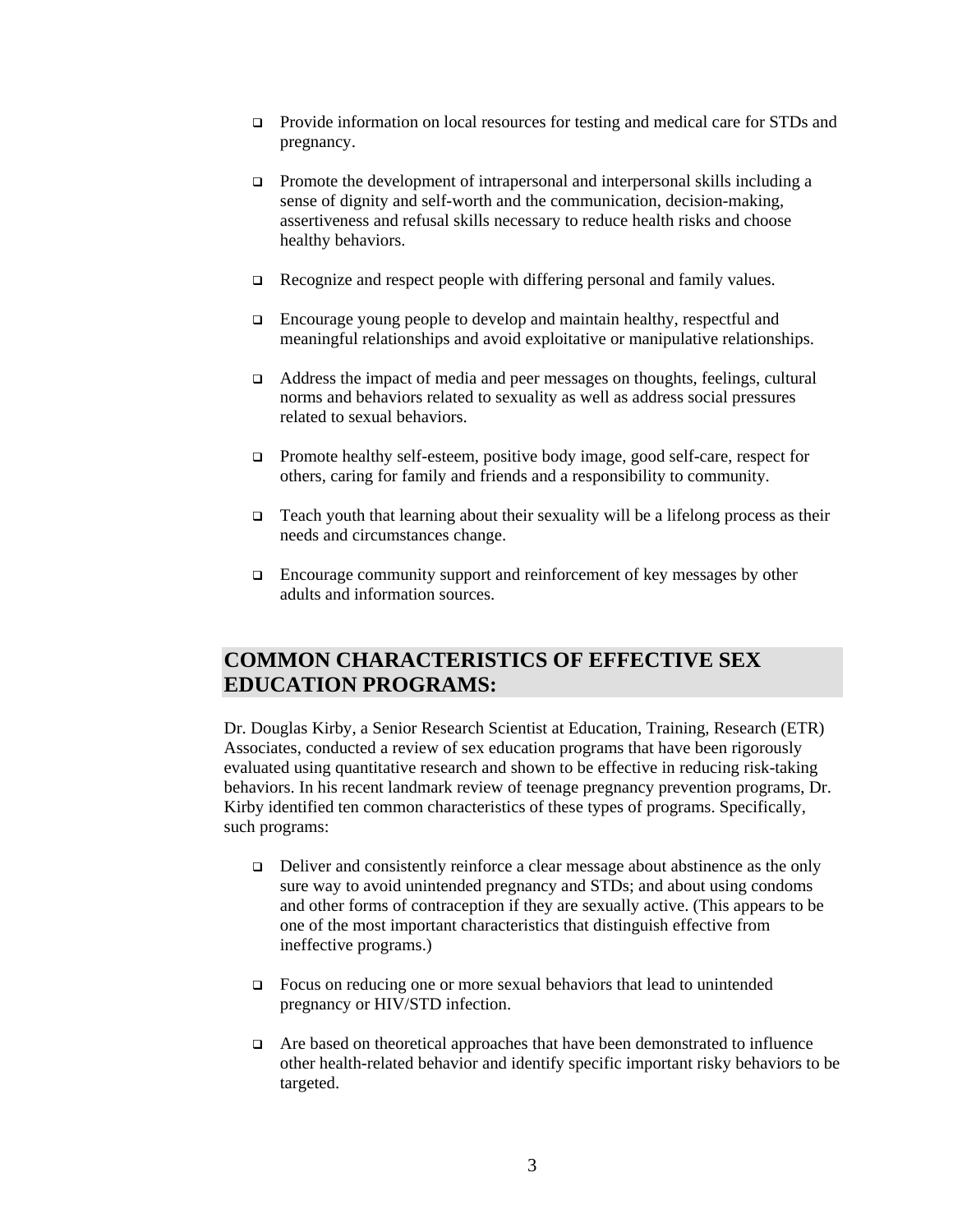- **Provide basic, accurate information about the risks of teen sexual activity and** about ways to avoid intercourse for protection against pregnancy and STDs.
- $\Box$  Include activities that address social pressures on sexual behavior.
- Provide modeling and practice of communication, negotiation and refusal skills.
- $\Box$  Employ a variety of teaching methods designed to involve the participants and have them personalize the information.
- Incorporate behavioral goals, teaching methods and materials that are appropriate to the age, sexual experience, and culture of the students.
- **Last a sufficient length of time to complete important activities adequately**—i.e., more than a few hours. (Generally speaking, short-term curricula may increase conceptual understanding, but do not have measurable impact on the behavior of teens).
- $\Box$  Select educators who believe in the program they are implementing and provide them with quality training.

*It should be noted that the absence of even one of the above characteristics appeared to make a program appreciably less likely to be effective.* 

## **GLOSSARY:**

**Effective programs:** are those programs that have been shown, in sound peer-reviewed qualitative or quantitative research, to be associated with a reduction in sexual risk-taking behaviors, an increase in health protective behaviors and other associated benefits such as increased self-esteem or enhanced respect for others.

**Medically and scientifically accurate:** refers to information that is verified or supported by research in compliance with scientific methods and published in peer-review journals, where appropriate, and recognized as accurate and objective by professional organizations and agencies with expertise in the relevant field, such as the American College of Obstetricians and Gynecologists (http://www.acog.org), the Department of Health (http://www.doh.wa.gov), and the Centers for Disease Control and Prevention (http://www.cdc.gov).

**Sexuality:** is a significant aspect of a person's life consisting of many interrelated factors including but not limited to sexual anatomy, physiology, growth and development; gender, gender identity and gender role/expression; sexual orientation and sexual orientation identity; sexual behaviors and lifestyles; sexual beliefs, values and attitudes; body image and self-esteem, sexual health; sexual [thoughts and feelings]; relationship to others; [and] life experiences.

Sex education: refers both to teaching about sexuality and to the lifelong process of learning about sexuality. Typically, the main objectives of formal sex education programs are as follows: